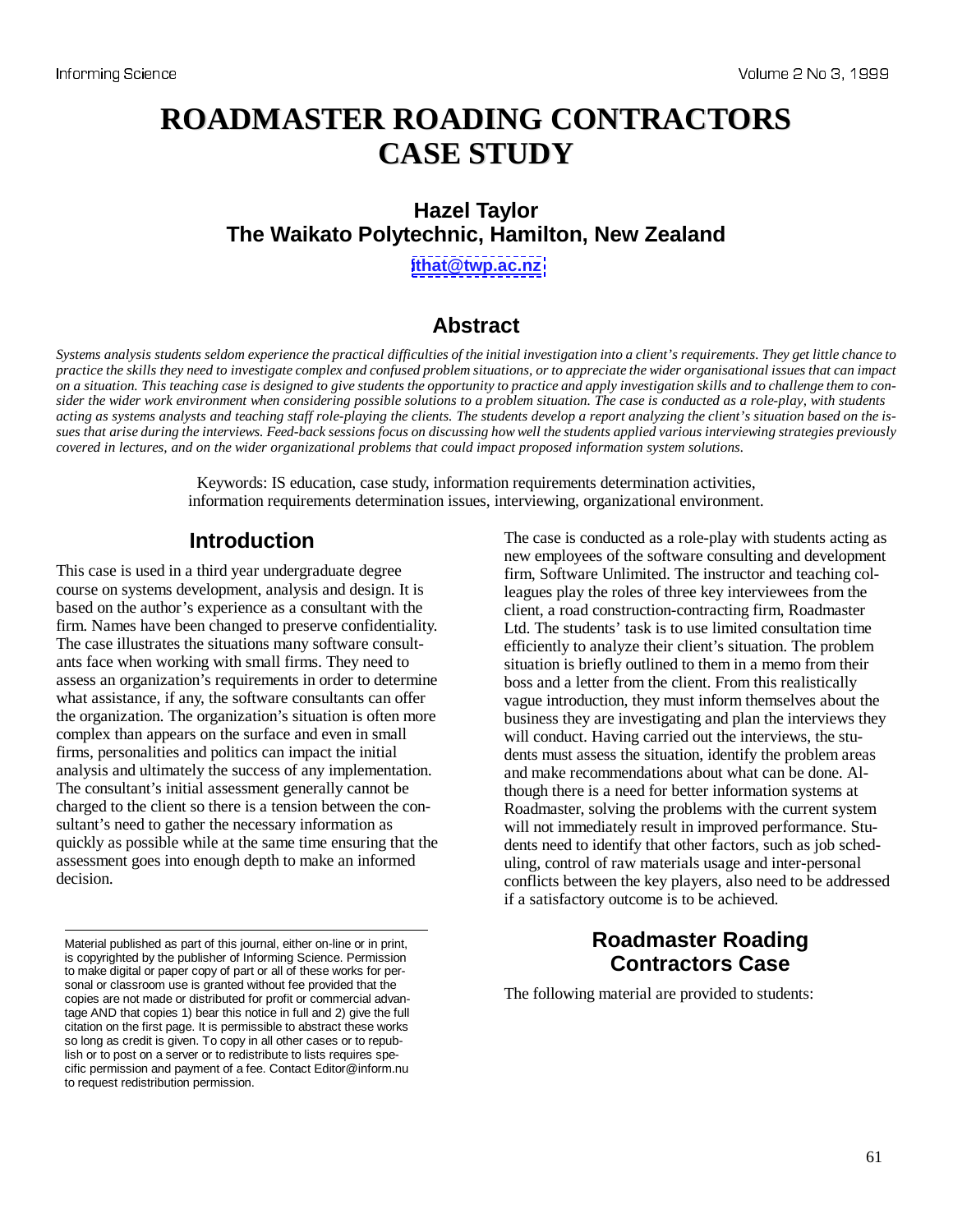### **Memo to the student "Software Unlimited consultants" from their boss1**

A couple of weekends ago, I spent some time with Monty Hedley, an old friend of mine, who's the Managing Director of Roadmaster Roading Contractors. I've now received the attached letter from him. He's looking for help in analyzing some problems that have arisen in his firm. I think this might be a good problem for you to work on as junior analysts – it's small enough for you to handle, but has sufficient complexity to extend you. I'd like you to meet with some of Monty's staff to explore their situation.

From what Monty has told me, there's not likely to be an easy solution. In fact, I'm not sure how clear Roadmaster is about what its problems really are. I don't know how much you can find out from one interview with the staff, so I don't expect you to come up with a complete solution straight away. But I do hope you can develop an initial assessment of the situation, and see if there's an opportunity for us to do business with Roadmaster.

When you meet with Monty's staff, try to find out what kind of help they'd like from us, and what we can offer them. This will be a 'free' session, part of developing potential business for us with this firm. After you have met, prepare a recommendation for me on what, if anything, we can do. I'd also like you to prepare a presentation for the Roadmaster staff on the results of your investigation.

Monty has been in business thirty years or more, and he's a pretty astute person, so you'll have to develop a clear proposal and figure out what key points are necessary to sell our services. This should be a good opportunity for you to show me that you can generate new business for our company.

Jane Brown

## **Letter from Monty Hedley**

Jane Brown Director Business Systems Software Unlimited **HAMILTON** 

Dear Jane,

It was good to see you again last weekend. I hope you're happy with your driveway, now that we've got the water tables and culverts sorted out.

Thank you for taking the time to discuss our problems with this new Council roading contract. I'd like to take up your offer of an initial meeting with your consultants to get an objective perspective on the issues.

Let me go over the situation again. Our Contracting Division has traditionally done civil projects for local councils, and roading, drainage and farm site development work for local farmers. These are all one-off projects, where we go in, do the job and finish. We know what we're doing and we do it well. However we recently won a three-year on-going road maintenance contract with Waitomo Town Council, and that requires a totally different approach. It's a big contract, worth three million dollars over the three years, and so far it just hasn't gone smoothly. We started off just managing it like any other contract, but that hasn't seemed to work. There are a number of problems:

We're getting complaints from the Council that urgent jobs aren't being done in time, and that job quality is not up to scratch. We have a contract supervisor, Ben Jackson, whose sole responsibility is this contract. He liaises with the Council on what work has to be done and schedules the men and machines accordingly. He says it's all the Council's fault, because they mark everything urgent, but I'm not sure about that.

 $\overline{a}$ 

<sup>&</sup>lt;sup>1</sup> The format of the memo and the client's letter is based on a similar format used in the case study outline in Hoffer, J. A., George, J. F. & Valacich, J. S. (1996) *Instructor's Manual: Modern Systems Analysis and Design.* Menlo Park, CA: Benjamin/Cummings.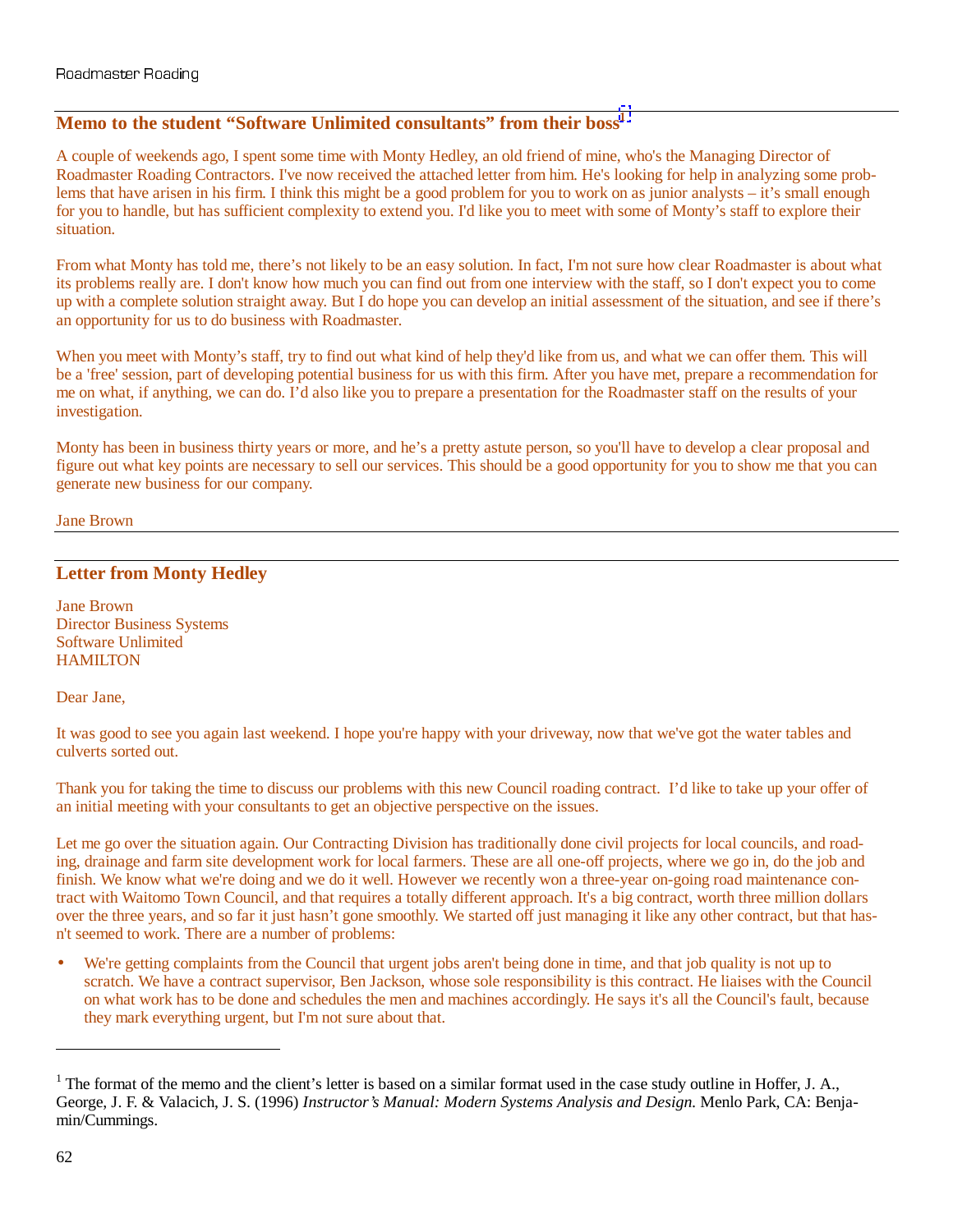- We've had problems with the Council rejecting the amount we claim each month. Sometimes the amount they refuse to pay is substantial, thousands of dollars. It seems like there's disagreement about what work has been done, but I don't know why this should be happening, because we have procedures in place to request inspection of completed work.
- We're also losing money on the contract, and this is serious. We thought we'd done the quotation pretty well George Small (our Contracts Manager) has never slipped up before, and we're not sure what the problem is. At first we thought it was just because of the disputes over payment of the claim, but I have a gut feeling that there's more to it than that.

I've asked George to take a closer look into the running of this contract, but I'm worried that he's not up to speed with the computer systems that Ben is using, and that may be part of the problem. Even though I'm not sure that a new computer system will solve everything, it might help to have some insights from the experts in that area.

Unfortunately, I can't meet with your consultants myself, as I will be in Australia to inspect some new roading equipment that we badly need. However, I'll arrange for you to meet with George and Ben, and our Office Manager, Mary Goddard. George has full authority from me to take any steps necessary to deal with this situation and I should be back from Australia in time to discuss any proposal your consultants wish to present.

Kind Regards,

Monty Hedley Managing Director – Roadmaster Ltd.

## **Case details given to role-play staff**

The following extra case details are provided to staff involved in the role-plays. Students do not receive this information.

### **The Firm**

Roadmaster Ltd. is a road construction contracting firm located in the central North Island of New Zealand. The company's work includes major one-off road construction projects on a quotation basis for local councils, and small track and drainage jobs for local farmers. With a staff of over 60 Roadmaster is a significant employer of local labor. Roadmaster's fleet comprises over 120 vehicles, including a large number of earthmoving and construction machines. Some of these machines are only used for very specialized work, and are therefore idle for much of the time. Roadmaster must achieve a return on its considerable investment in equipment by competing successfully against other contractors for a wide variety of contracting work.

The company is split into three divisions, Contracts, Quarries and Fleet Service, and has a small administration department. The Contracts Division is responsible for major contract work for local councils, for minor quoted work for farm customers (including drainage, road and site development) and for sundry jobs such as road gravel delivery. The Quarries Division runs a centrally located quarry producing over 100,000 tons of gravel per year, most of which is used in the Contracts operations although some is sold directly to farm customers. The Fleet Services Division operates from the workshop at the company headquarters and maintains all vehicles, including trucks and utility vans and earth-working machinery such as graders, bulldozers, diggers and rollers.

### **The Information Systems**

Historically, the Contracts Division's performance has been determined by analyzing the performance of the individual trucks and machines in the fleet. A Vehicle Ledger captures the costs incurred (including labor) and revenue earned by each vehicle. This information has been summarized for the profit and loss report for the Division. This primary analysis view by vehicle has evolved from Roadmaster's beginnings as a supplier of labor and machinery on hourly rates, when it was important to know whether a particular vehicle was paying its way.

More recently Roadmaster has diversified into undertaking larger contracts on a quotation basis, supplying all machinery and quarry materials to complete the whole job. This has created a contention for information between the vehicle and the contract, with managers now needing information about individual contract performance as well as the performance of individual vehicles.

The current computing system, which batch processes payroll, vehicle, creditors' and debtors' transactions, is a standard accounting package that has been customized to meet the individual vehicle reporting requirements. Unfortunately, this computing system is an 'orphan'. The customizations have made the programs incompatible with new releases of the package so no upgrades have been performed for several years. The software is now substantially different from the latest standard version of the package and the supplier will no longer support it. Roadmaster's version is so different from the latest version that the only practical upgrade option is to abandon the existing package and install the new one. However while the new version of the package meets Roadmaster's new contract based reporting requirements, it does not retain the individual vehicle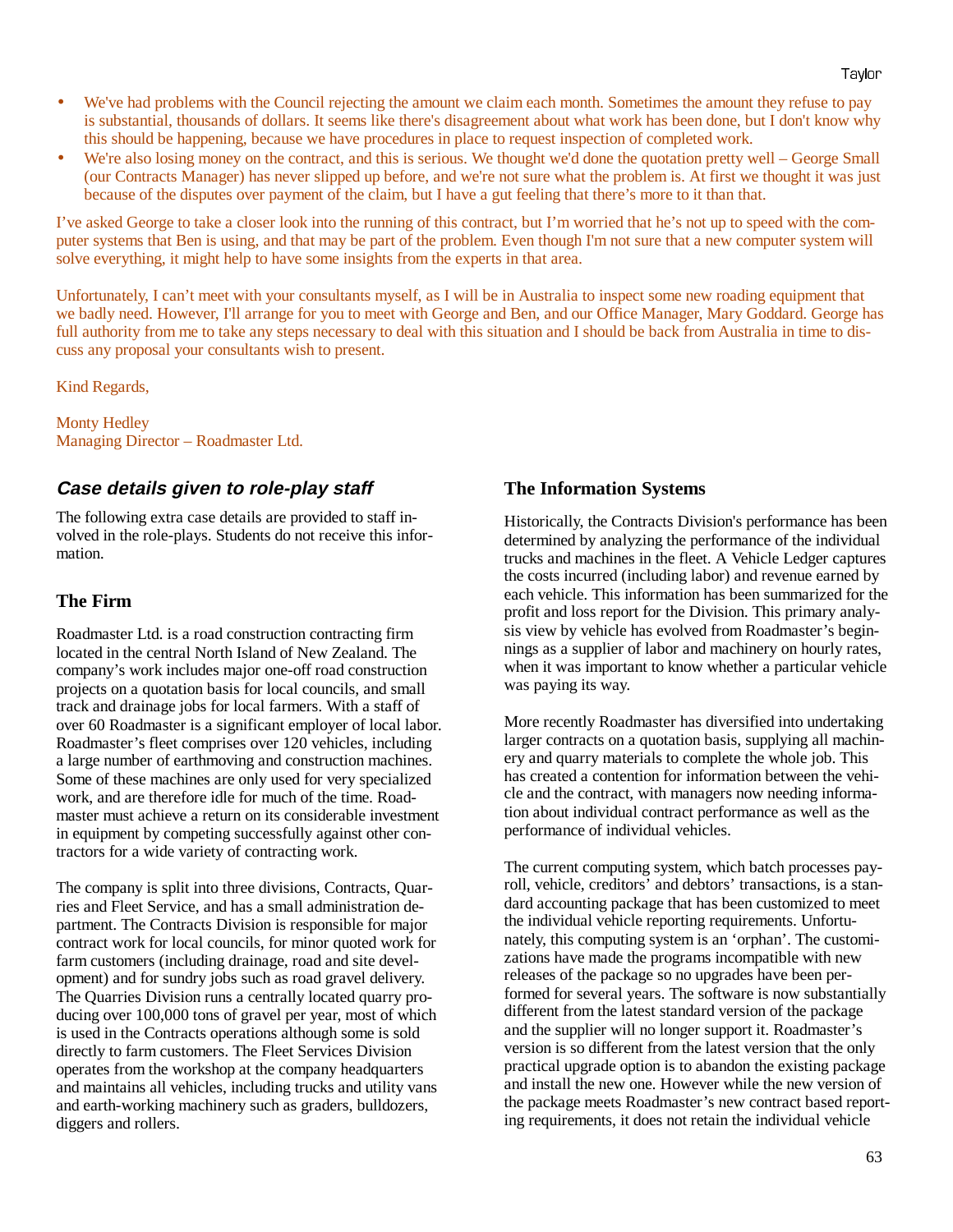#### Roadmaster Roading

reporting options. Roadmaster's disenchantment with the supplier's 'take it or leave it' attitude has created an impasse. Roadmaster struggles on with the existing package and the administration staff rely on ad hoc spreadsheets and manual ledgers to prepare the contract analysis reports.

### **New Ventures**

Roadmaster has now branched into a new area, with an ongoing 3-year road maintenance contract for a local town council, (Waitomo Town Council). This contract is an innovation for Roadmaster since it involves on-going maintenance of existing roads rather than one-off construction of new roads. The contract is much larger than anything Roadmaster has tackled in the past and has required substantial extra investment in plant and machinery. A maintenance contract also requires different management skills both in the areas of supervision of the field staff and in contract administration.

Roadmaster has realized there are three particular areas of concern for the new contract. Firstly, the day-to-day control of field staff is proving problematic. Traditionally, Roadmaster assigned the required staff and machines to a oneoff contract and kept them there until the job was finished. However with the maintenance contract, they receive a number of job requests each day for different types of work, in different geographic locations, and with different required response times. This requires new management skills in terms of planning and scheduling work to ensure the most efficient use of staff and machinery, while at the same time avoiding any penalties for failing to meet the required response times.

This scheduling problem is made worse by the way work is assigned and contract payments are approved. On one-off contracts all the work is assigned at the start and Roadmaster submits a monthly progress claim based on the percentage completion of the total contract. This claim is processed and approved by the client and Roadmaster receives monthly payments to offset costs incurred on the contract to date. On the new maintenance contract the Council assigns work on daily work orders each comprising one or more jobs. The Council will only accept monthly claims for fully completed work orders. Therefore Roadmaster has to plan and schedule work to avoid large numbers of inprogress jobs at the end of a month because Roadmaster must carry all costs incurred on incomplete work orders through the following month. The carry-over of in-progress jobs each month is causing severe pressure on Roadmaster's cash flow, which has already been put under stress by the start-up costs associated with the new maintenance contract.

The second area of concern is the monitoring of job performance. Roadmaster has found that the first few months of this contract have not been as profitable as expected.

Currently, the administration staff uses ad hoc spreadsheets to report costs at the contract level only. Managers can only identify actual costs of labor, machinery and materials on an individual job basis by manual review of the original job sheets. Thus, it is difficult for managers to identify exactly where higher than expected expenses are occurring. In particular, there is currently no method of accurately measuring the quantity of raw materials used for each job. Roadmaster knows the total amount of raw material used on the Waitomo Town Council contract but relies on the supervisor's visual estimates to ensure the correct amount is used for a particular job.

Finally, Waitomo Town Council requires Roadmaster to produce an itemized claim each month. This claim must provide, for each item on the contract, full details of all jobs within that item completed for the month. Once again the current system can only produce summary reports and this is insufficient for the Council's itemized claim process.

## **The People**

As with most organizations, the problems within Roadmaster are not necessarily solved simply by the provision of better information systems. The various key people in the organization are also critical to the success or failure of any proposed intervention. The key players in this case are George Small, Contracts Division Manager, Ben Jackson, Waitomo Town Council Contract Supervisor, and Mary Goddard, Office Manager.

George Small. George has been with Roadmaster since Monty Hedley first started the firm thirty years ago. George's many years of practical experience with road construction are highly valued by Monty who has promoted him to his present position of Contracts Manager. However George is more at home out on the site than dealing with the paperwork. George's ability to quote accurately and competitively on the one-off roading contracts is legendary within the firm. Although no one else can understand how he reaches the final figures (he literally scribbles his calculations on the back of an envelope) his quotations are regularly successful, and his tight on-the job supervision of the ensuing contracts ensures a profitable outcome. He is able to monitor progress on these one-off contracts by comparing the monthly progress payments received against the total labor and machinery costs incurred to date.

George was closely involved in the original quotations for the Waitomo Town Council contract but he and Monty agreed that this contract was too large for George to manage alongside his other duties. So they appointed a full-time contract supervisor Ben Jackson to supervise the day-today work and to prepare the Council's detailed reporting requirements. Ben reports directly to George but George has a 'hands-off' approach to staff supervision and Ben has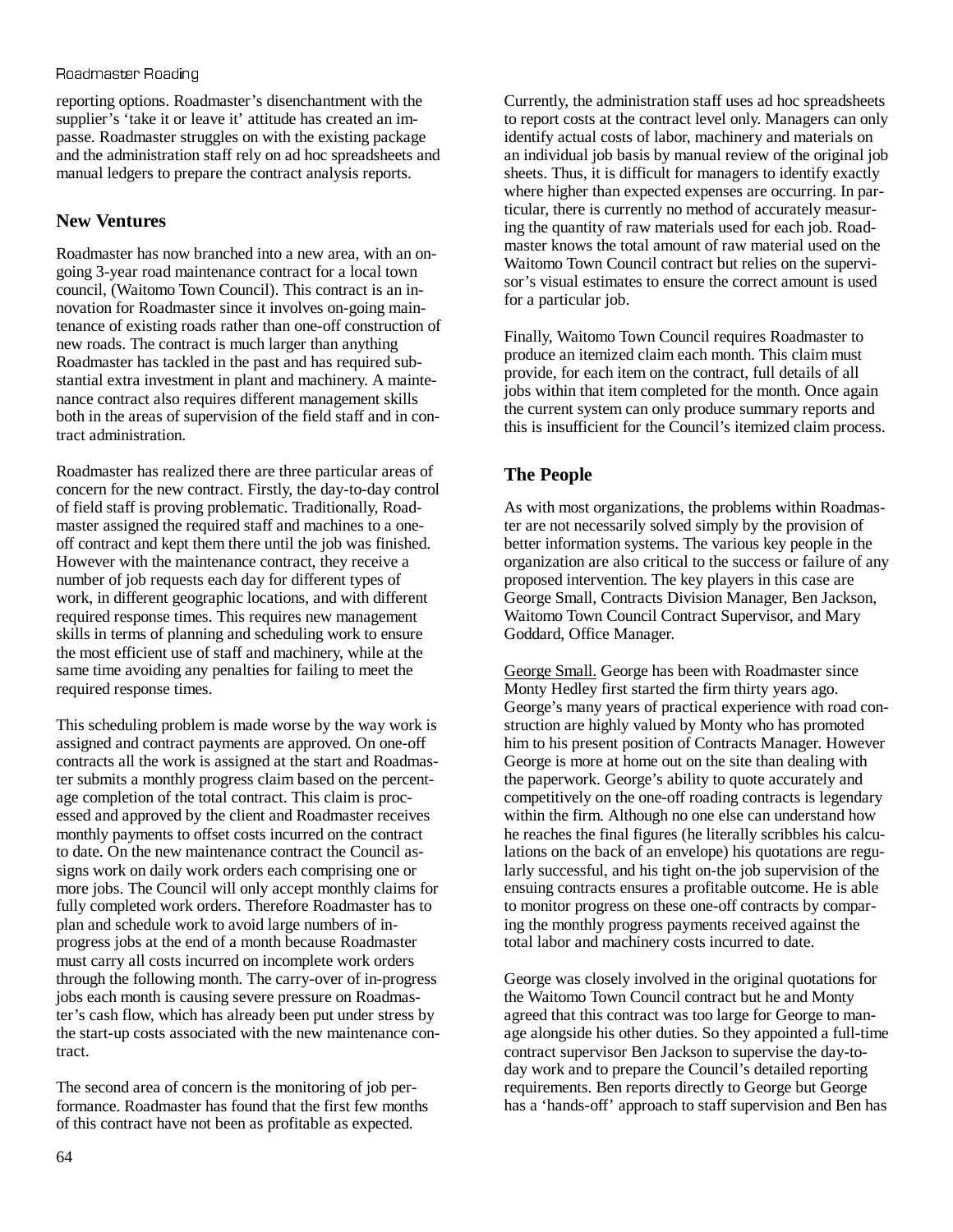developed his own approach to the management of the contract.

Now problems with the Waitomo Town Council contract supervision are beginning to surface and Monty has asked George to focus entirely on this new contract and get it running smoothly. George recognizes there are problems with the on-site supervision and is trying to get Ben on track with that. However he has realized that one of the major problems with Ben's supervision is that he is simply not spending enough time on site. Ben argues that he has to spend a large part of his time dealing with routine administration of the contract, and George is out of his depth here. George has always left administration matters to Mary, the Office Manager. While there have been frequent battles between George and Mary over her insistence on the need for complete and accurate records, and his more laissezfaire approach, he does have respect for her ability to keep track of the business costs. However in a fit of pique at the start of the contract, George conducted a quiet campaign with Monty against the suggestion that Mary's hours should be increased to enable her to handle the Waitomo Town Council work. George argued that if Ben was full-time on only one contract he should have more than enough time to handle all aspects of the work and so extending Mary's hours would be unnecessary. George now regrets that argument, but Monty is holding George to his claim that a full-time contract supervisor should be able to cover everything.

George has realized that keeping track of detailed costs for this contract is a major concern. The Council's payments are made per job on the daily work orders, while Mary's reports can only track the total labor and machinery costs over the whole contract. This means that George has no way of identifying which jobs are being done at a loss.

 George is very concerned about his inability to understand the spreadsheet systems Ben has set up to track the jobs and produce the required reports for the Council. George's instinctive reaction is to get Mary to sort it out but given his earlier opposition to Mary's involvement he doesn't want to back down now. Neither does he want to lose face with Ben by admitting he doesn't understand what's going on.

Mary Goddard. Mary has been Office Manager at Roadmaster for over 12 years. She has seen the firm grow substantially in that time and takes pride in the systems she has set up. The computing system cannot provide the contract reporting required by Roadmaster so Mary spends much of her time accumulating figures in manual ledgers to keep track of costs on the various contracts. This is timeconsuming and Mary is often late with the reports.

Mary and George have a grudging respect for one another but that doesn't prevent them from continually sparring over the accuracy of the records. Mary is always arguing

that George doesn't appreciate the importance of accurate record keeping on the job. George responds that Mary's reports are always too late to be of any use to him.

Mary has been concerned from the start (rightly) that Ben didn't have enough knowledge and experience to set up the appropriate systems. She has tried surreptitiously to keep an eye on what he's done and is very concerned about the spreadsheets he has set up. She is upset that she wasn't involved in setting up these spreadsheets, but she only works 30 hours a week and Monty refused to extend her hours in order to set up systems for recording the Waitomo Town Council information. She's now very determined not to get involved until she wrings an admission from Monty and George that she's needed and that they're prepared to back that up with an increase in her hours and pay.

Ben Jackson. Ben is young, ambitious, and very brash. He's climbed the ladder with some basic training from the Maniatoto District Council in the southern part of New Zealand and tends to be a 'hotshot' type. The Waitomo Town Council contract supervisor's job was a big jump for Ben and he's out of his depth. In his previous job he had worked under the close supervision of a senior engineer who had provided a lot of guidance, both in personnel management and in the development of suitable record keeping procedures. Ben exaggerated his ability and experience in both these areas at his job interview and is now struggling to meet the expectations he created.

Ben's knowledge of computers is largely self-taught so his spreadsheet methods are unorthodox. He is very defensive if Mary questions him about the spreadsheets he uses to track the Council jobs partly because he's afraid she'll discover something he's overlooked and partly because he fears he'll lose his job if Mary reports that his systems are inadequate. He never documents his spreadsheets so it's difficult for anyone else to see how they work, especially as he takes delight in setting up complex links and playing around with macros, etc. However most of the time what he actually does is cut and paste from one sheet to another. He has on occasion 'lost' data doing this and ended up redoing hours of work.

Ben is a little resentful that Monty has asked George to be more directly involved in the Council contract. He believes he has been doing a good job, so he isn't making much effort to assist George in sorting out the problems that are occurring. Ben sees the attitude of the Council staff as the major problem. He believes the Council staff is resentful and obstructive because the Council's own roading team was disbanded when the road maintenance contract was awarded to Roadmaster. There are some areas where the Council has been difficult, particularly in the way they allocate jobs over a wide geographic range every day and this is enough for Ben to use the Council as a scapegoat whenever something goes wrong.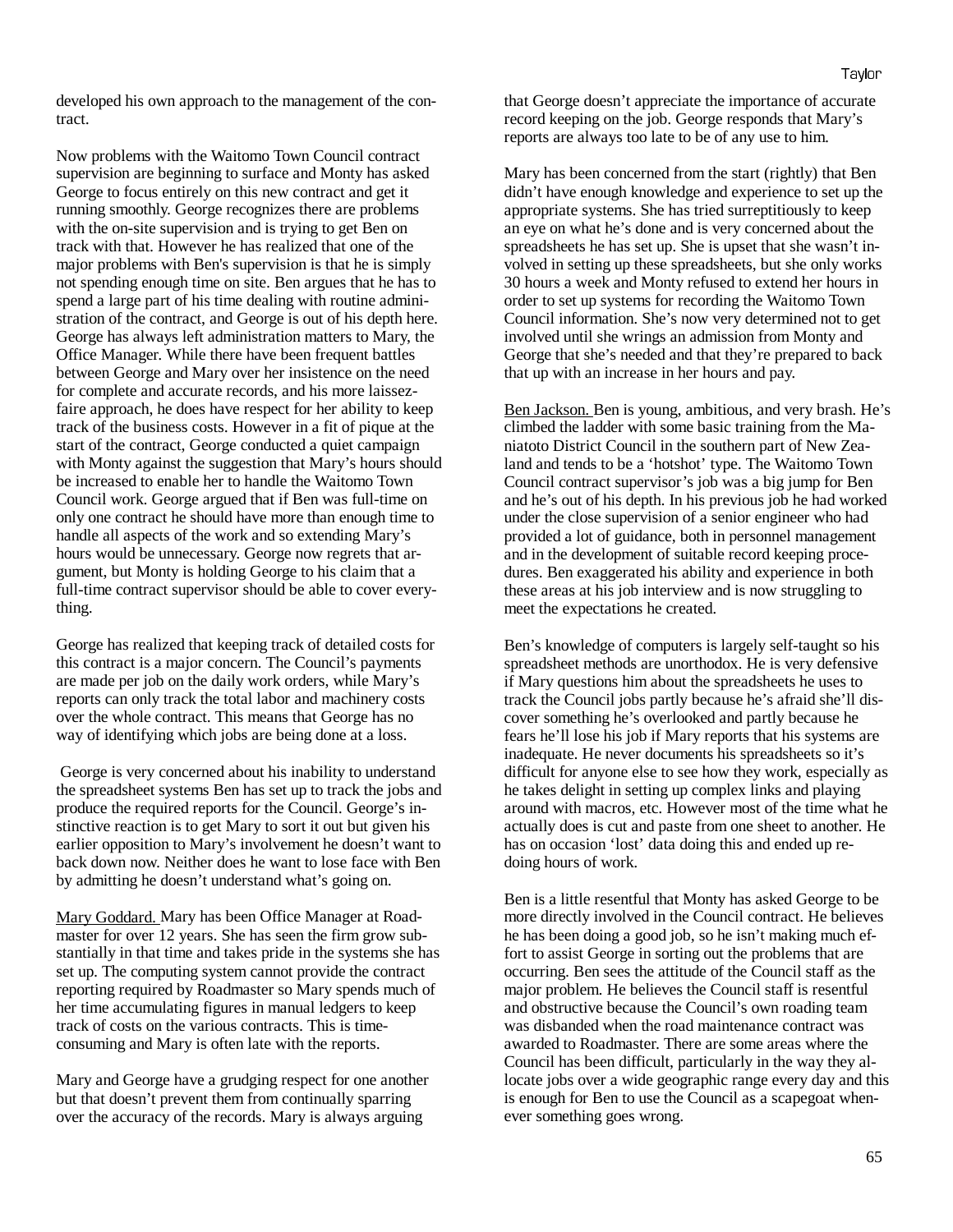## **Teaching Notes**

## **Teaching Aims**

It is commonly accepted that requirements analysis plays a critical role in determining the success of system implementation. Faulty requirements analysis has been identified by a number of authors as a leading cause of information system problems and failures (Brooks, 1987; Hoffer, George & Valacich, 1996; Laudon & Laudon, 1996). Yet, textbooks used in tertiary institutions to teach systems development methods tend to present information requirements analysis as a simple and straightforward process of interviewing users and specifying their needs (Hoffer, George & Valacich, 1996; Whitten, Bentley & Barlow, 1994). Interviewing and communication skills are presented as an essential part of an analyst's repertoire, but there is rarely much attention paid to the practical difficulties of initial investigation of problem situations. Two areas are of particular concern. First, it is important to develop in students an appreciation of the wider organizational issues that can impact on what appears on the surface to be a straightforward information system problem. Second, it is important that students learn practical skills to help in investigating the complex and confused problem situations they are likely to face in the 'real world'. Just lecturing about information systems in their organizational context, for example, or about interviewing and analysis skills does not of itself ensure that the students will appreciate the contextual issues in practice, or understand how to use appropriate interview techniques in real situations. Research in training methods (Burke & Day, 1986) suggests that skillsbased training is most effective if students have had an opportunity to apply the skills in a realistic situation and to receive feedback.

This case is one of a set of four cases intended to give students practical experience in the investigation of an initial problem situation. The teaching aims are to:

- give students the opportunity to practice and apply skills in investigating and developing initial systems requirements;
- develop an appreciation in students that information systems solutions must take into account the organizational and social context of the work environment in order to lead to successful system outcomes; and
- give students an insight into the special problems facing small firms regarding information management.

The cases follow lectures on information systems in their organizational context, information gathering and analysis skills, and aspects of systems development methodologies particularly relevant to the information gathering stages of system development. Students review different techniques for analyzing and evaluating information gained from interviews, including critical factor analysis, problem and

opportunity analysis, traditional methodologies such as Information Engineering and SSADM, and Soft Systems Methodology, (see, for example, Avison & Fitzgerald, 1995, for coverage of these). The students are encouraged to explore the application of these techniques in the case studies.

## **Preparation**

Students work in teams, playing the part of new employees of a software-consulting firm on their first major assignment. Each team is assigned to a different case and those not involved in a particular case observe the interviews and participate in the feedback sessions after the interviews. Students get only a memo from their boss and a letter from their client.

Students are expected to carry out their investigation with minimal guidance from the instructor. They are required to conduct the role-play interviews in a fully professional manner, to develop a report analyzing the situation for their boss, and to prepare a presentation for the clients. Student approaches to the exercise have varied considerably, but generally the more successful students make considerable effort to inform themselves about their clients' area of business, and to plan and prepare their interviews, and analyze and organize their findings.

I have found it helpful to have a meeting of the Roadmaster role-players before the interviews, so that we can go over the case and our characters and agree on our 'story'. The role-players are encouraged to develop 'difficult' aspects of their characters (for example, taciturnity, vagueness, being in a hurry, etc.) so that the students experience the challenge of handling different interview situations. The teaching colleagues who assist with the role-plays need to commit about two to three hours of their time – about an hour for preparation, half an hour for the interview, and an hour for the final presentation and debriefing session. In practice, the role-plays of the interviews have followed quite different tracks with different student groups depending on the students' focus. This has sometimes required the roleplayers to improvise if the students ask detailed questions about areas not fully elaborated in the notes. Sometimes confusing or contradictory answers have been given but this reflects what frequently happens in real life, particularly as different interviewees have different perspectives on the situation, and the answers tend to reflect the different priorities of each of the key players. Colleagues who have assisted with these role-plays have commented on how enjoyable they are, and so far have always been willing to return for a repeat performance.

It should be noted that this approach to case teaching requires considerable time commitment from teaching colleagues, and this is a limitation for larger class sizes. Currently, it has been used in a tutorial situation with class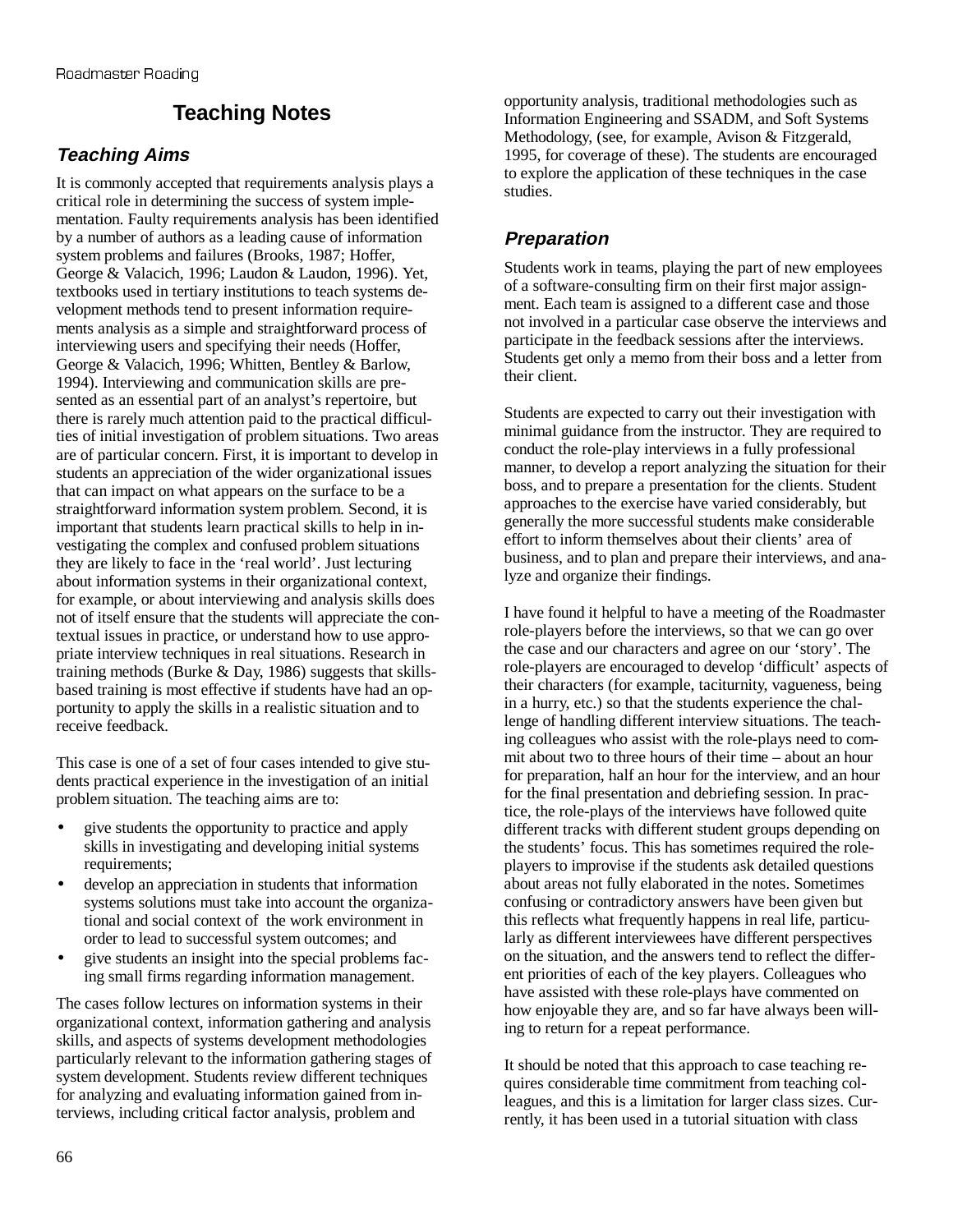sizes of no more than twenty students, and a maximum of five students working on each case. Given that one of the aims of this approach is to develop students' practical skills in 'real-life' interview situations, participation in the roleplay interviews is an important component of students' overall skill development. It is possible with larger classes to have students observe volunteers do the interviewing and then develop their proposals in small groups. However this approach loses the actual practice element that is central to this skills-based training approach.

### **Debriefing**

An initial debriefing of the interview takes place in the next class meeting. Students participate in a group discussion on the conduct of the interviews. As well as discussing how well student interviewers planned and structured their interviews, we also discuss how they handled the personalities and dealt with any sensitive issues and review various approaches for dealing with the interview situations they faced.

The final debriefing takes place once the students have made their presentation to the clients. The colleagues involved in the role-play are present and provide feedback to the student teams on how well their presentation addresses the client's concerns. At this session discussion focuses on the various issues that arose during the interviews, with particular emphasis on the wider problems that could impact any proposed information system solution. Discussion of these issues (management, political, inter-personal) is encouraged in order to give the students a better appreciation and understanding of the need to consider the whole context of the organization in making their recommendations. We also review the techniques the students used to analyze and present their information (critical factor analysis, Soft Systems techniques, etc.) and discuss how useful these were in practice, and which were most appropriate for the situation. This review leads into discussion about the theory of methodologies in general and how practical their application is in real-life situations, particularly in the small business context.

Finally, in the debriefing session we discuss the specific issues and themes the students have discovered and what possible solutions might be explored.

### **Specific issues and themes**

Information systems issues in this case fall into three main areas – control of daily job scheduling for the maintenance contract; dependence on spreadsheets for much of the major record-keeping, reporting and analysis of performance; and 'people' issues.

A very useful line of discussion can explore the most suitable information systems support that can be provided for

the job scheduling issues. Students tend to want to rush in and 'build a system' and discussion can focus on whether this is indeed the best and most cost-effective solution in this situation. The firm actually opted for a manual and highly visual whiteboard system, plus some basic training for Ben, which resulted in a dramatic improvement in the control of daily job scheduling at very little cost.

The reliance on poorly planned and documented spreadsheets is typical of many companies of this size (Cragg & King, 1993). Astute students will have discovered from their interviews the vulnerability of Roadmaster's critical management accounting information, which is contained in undocumented spreadsheets prepared and maintained by inexperienced or self-taught staff. They will also have uncovered that much of Mary's 30 hours per week is eaten up in 're-jigging' information already captured in the existing information system, in order to present the kind of information that management requires on the one-off contracts. Similarly, Ben re-enters and re-analyzes data to keep track of his daily work orders and to prepare the monthly claims for the Council. This is obviously an area with potential for computerized solutions. Once again, however, students tend to rush in with a proposal to build a database and it is useful to encourage them to fully investigate what 'buy' options exist. The firm's final choice was to purchase a packaged solution with some limited customization provided by the vendor.

The people issues are well worth following up in discussion. The role players are encouraged to highlight the tensions between Ben and Mary, and Mary and George during their interviews, and George shows considerable discomfort about anything related to "them computer thingies"! Students are able to identify that the lack of co-operation and communication between Mary and Ben, and George's computer phobia, are major hurdles to be overcome if any system implementation is to be successful. Some students will also recognize that little has been done to encourage a useful dialogue with the Waitomo Town Council and that some problems need to be resolved here too. In fact the most significant system improvements in the real situation came when George initiated better liaison with the Council over allocation of jobs and streamlining of reporting requirements. The company also ran team-building exercises for the main staff involved in the Council contract, and encouraged George to take some basic computer training so that he could appreciate what information he could get from the new system.

## **Conclusion**

There are a number of practical results from using this case study. Students experience a real-life requirements analysis situation and have the opportunity to become more proficient in investigating and developing initial requirements in a 'safe' setting. Our experience has been that students de